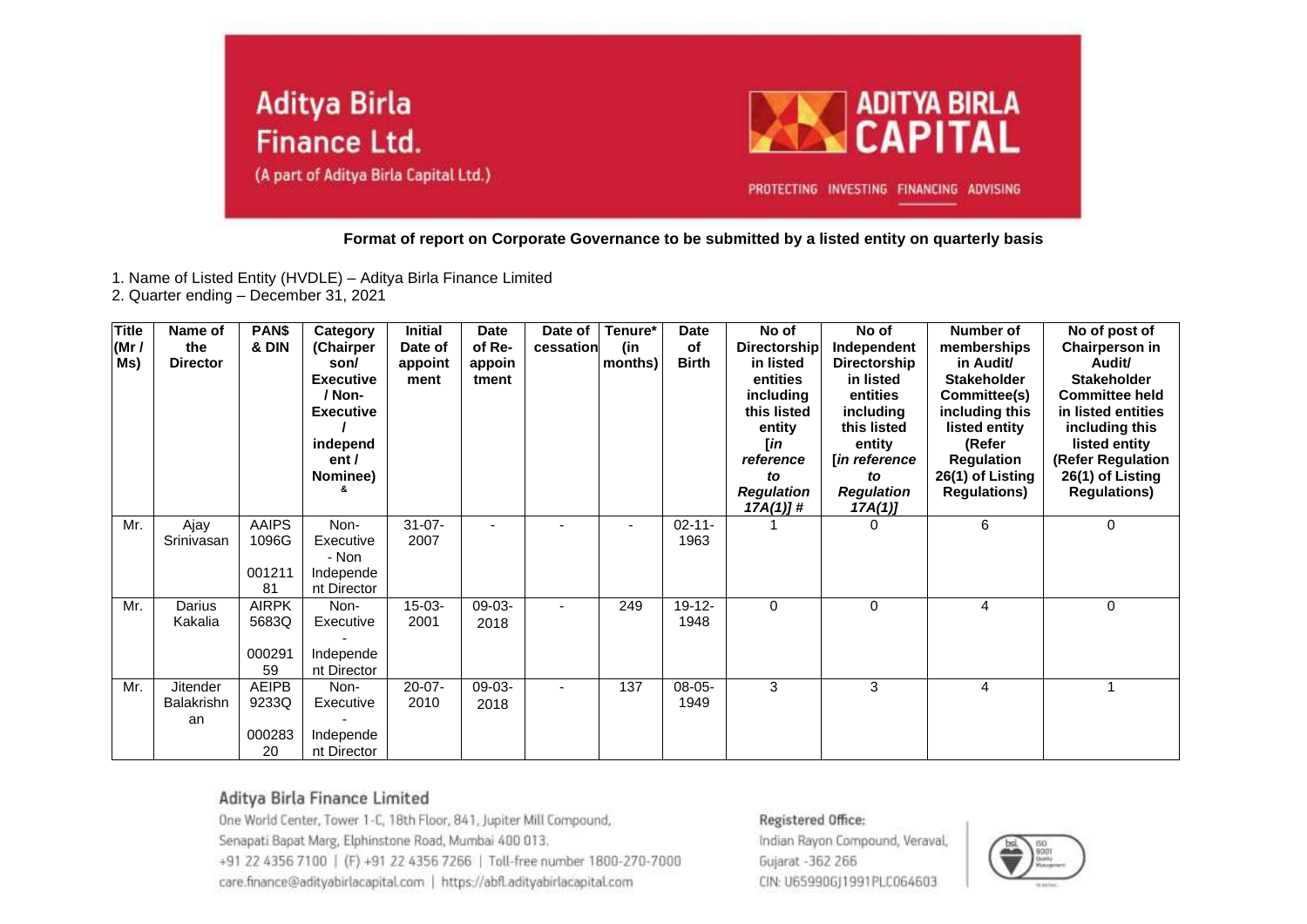(A part of Aditya Birla Capital Ltd.)

PROTECTING INVESTING FINANCING ADVISING

**ADITYA BIRLA CAPITAL** 

| Mr.                                                                           | Ashwani<br>Puri                                                                                                                                          | AAAPP<br>3876F                        | Non-<br>Executive                                       | $13 - 09 -$<br>2010 | 09-03-<br>2018           |  | 135            | $16 - 11 -$<br>1956 | $\overline{2}$ | 2              | $\Omega$ | 3        |
|-------------------------------------------------------------------------------|----------------------------------------------------------------------------------------------------------------------------------------------------------|---------------------------------------|---------------------------------------------------------|---------------------|--------------------------|--|----------------|---------------------|----------------|----------------|----------|----------|
|                                                                               |                                                                                                                                                          | 001606<br>62                          | Independe<br>nt Director                                |                     |                          |  |                |                     |                |                |          |          |
| Ms.                                                                           | Alka<br><b>Bharucha</b>                                                                                                                                  | <b>AABPB</b><br>5063D<br>001140       | Non-<br>Executive<br>Independe                          | $27-03-$<br>2015    | 28-08-<br>2018           |  | 81             | 06-03-<br>1957      | 6              | 6              | 6        | 4        |
|                                                                               |                                                                                                                                                          | 67                                    | nt Director                                             |                     |                          |  |                |                     |                |                |          |          |
| Mr.                                                                           | Subhash<br>Chandra<br>Bhargava                                                                                                                           | <b>AACPB</b><br>7884P                 | Non-<br>Executive                                       | $25 - 01 -$<br>2019 | $\overline{\phantom{a}}$ |  | 35             | $20 - 07 -$<br>1945 | $\overline{2}$ | $\overline{2}$ | 3        |          |
|                                                                               |                                                                                                                                                          | 000200<br>21                          | Independe<br>nt Director                                |                     |                          |  |                |                     |                |                |          |          |
| Mr.                                                                           | Kamlesh<br>Rao                                                                                                                                           | <b>ACLPR</b><br>7733G<br>076656<br>16 | Non-<br>Executive<br>- Non<br>Independe<br>nt Director  | $07-07-$<br>2021    | $\sim$                   |  | $\blacksquare$ | $11 - 04 -$<br>1970 | 0              | $\Omega$       |          | $\Omega$ |
| Mr.                                                                           | Rakesh<br>Singh                                                                                                                                          | <b>AGTPS</b><br>2396E<br>070060<br>67 | Managing<br>Director &<br>Chief<br>Executive<br>Officer | $23-07-$<br>2019    |                          |  |                | $22 - 09 -$<br>1966 | 0              | $\Omega$       |          | $\Omega$ |
| Whether Regular chairperson appointed - No                                    |                                                                                                                                                          |                                       |                                                         |                     |                          |  |                |                     |                |                |          |          |
| Whether Chairperson is related to managing director or CEO - No               |                                                                                                                                                          |                                       |                                                         |                     |                          |  |                |                     |                |                |          |          |
| \$PAN of any director would not be displayed on the website of Stock Exchange |                                                                                                                                                          |                                       |                                                         |                     |                          |  |                |                     |                |                |          |          |
|                                                                               | &Category of directors means executive/non-executive/independent/Nominee. if a director fits into more than one category write all categories separating |                                       |                                                         |                     |                          |  |                |                     |                |                |          |          |
| them with hyphen                                                              |                                                                                                                                                          |                                       |                                                         |                     |                          |  |                |                     |                |                |          |          |

\* to be filled only for Independent Director. Tenure would mean total period from which Independent director is serving on Board of directors of the listed entity in continuity without any cooling off period.

# Aditya Birla Finance Limited is not counted as a listed entity as per Explanation to Reg. 17A

### Aditya Birla Finance Limited

One World Center, Tower 1-C, 18th Floor, 841, Jupiter Mill Compound, Senapati Bapat Marg, Elphinstone Road, Mumbai 400 013. +91 22 4356 7100 | (F) +91 22 4356 7266 | Toll-free number 1800-270-7000 care.finance@adityabirlacapital.com | https://abfl.adityabirlacapital.com

#### Registered Office:

Indian Rayon Compound, Veraval, Gujarat - 362 266 CIN: U65990GJ1991PLC064603

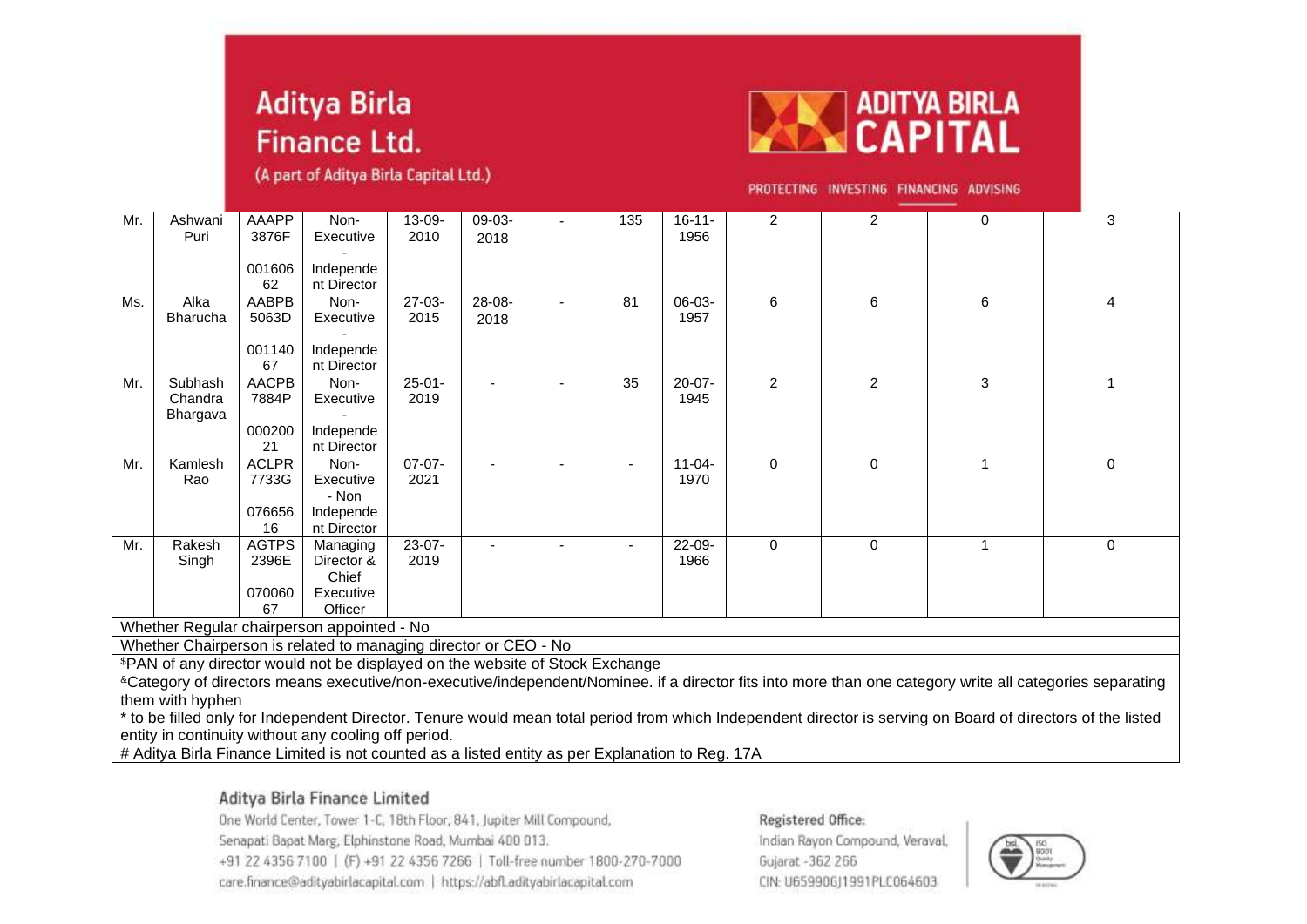(A part of Aditya Birla Capital Ltd.)



PROTECTING INVESTING FINANCING ADVISING

| <b>II. Composition of Committees</b>                                        |                                                |                                                                              |                                                                                                                                               |                               |                             |  |  |  |
|-----------------------------------------------------------------------------|------------------------------------------------|------------------------------------------------------------------------------|-----------------------------------------------------------------------------------------------------------------------------------------------|-------------------------------|-----------------------------|--|--|--|
| Name of<br>Committee                                                        | Whether<br>Regular<br>chairperson<br>appointed | <b>Name of Committee</b><br>members                                          | <b>Category (Chairperson/Executive/Non-</b><br>Executive/independent/Nominee) <sup>\$</sup>                                                   | Date of<br><b>Appointment</b> | Date of<br><b>Cessation</b> |  |  |  |
| <b>Audit Committee</b>                                                      | Yes                                            | Mr. Ashwani Puri                                                             | Chairman - Non-Executive - Independent Director                                                                                               | 21-01-2011                    | $\overline{a}$              |  |  |  |
|                                                                             |                                                | Mr. Darius Kakalia                                                           | Non-Executive - Independent Director                                                                                                          | 09-04-2001                    |                             |  |  |  |
|                                                                             |                                                | Mr. Ajay Srinivasan                                                          | Non-Executive - Non Independent Director                                                                                                      | 31-07-2007                    | $\blacksquare$              |  |  |  |
|                                                                             |                                                | Ms. Alka Bharucha                                                            | Non-Executive - Independent Director                                                                                                          | 04-02-2021                    | $\blacksquare$              |  |  |  |
| Nomination and                                                              | Yes                                            | Mr. Jitender Balakrishnan                                                    | Chairman - Non-Executive - Independent Director                                                                                               | 07-01-2015                    | $\blacksquare$              |  |  |  |
| Remuneration                                                                |                                                | Mr. Ajay Srinivasan                                                          | Non-Executive - Non Independent Director                                                                                                      | 07-01-2015                    |                             |  |  |  |
| Committee                                                                   |                                                | Mr. Darius Kakalia                                                           | Non-Executive - Independent Director                                                                                                          | 07-01-2015                    |                             |  |  |  |
| <b>Risk Committee</b>                                                       | Yes                                            | Mr. Jitender Balakrishnan<br>Chairman - Non-Executive - Independent Director |                                                                                                                                               | 21-01-2011                    | $\overline{a}$              |  |  |  |
|                                                                             |                                                | Mr. Subhash Chandra<br>Bhargava                                              | Non-Executive - Independent Director                                                                                                          | 04-02-2021                    |                             |  |  |  |
|                                                                             |                                                | Mr. Ajay Srinivasan                                                          | Non-Executive - Non Independent Director                                                                                                      | 27-07-2011                    | $\blacksquare$              |  |  |  |
|                                                                             |                                                | Mr. Rakesh Singh                                                             | Managing Director & Chief Executive Officer                                                                                                   | 27-07-2011                    |                             |  |  |  |
|                                                                             |                                                | Mr. A Dhananjaya                                                             | Not a Director                                                                                                                                | 25-07-2008                    |                             |  |  |  |
|                                                                             |                                                | Mr. Tushar Shah                                                              | Key Managerial Personnel & Chief Executive<br>Officer - PSFG (Not a Director)                                                                 | 18-01-2013                    |                             |  |  |  |
|                                                                             |                                                | Mr. Sekhar Mosur                                                             | Not a Director                                                                                                                                | 18-01-2013                    | $\sim$                      |  |  |  |
|                                                                             |                                                | Mr. Ajay Singh                                                               | Not a Director                                                                                                                                | 18-01-2013                    |                             |  |  |  |
| <b>Stakeholders</b>                                                         | Yes                                            |                                                                              |                                                                                                                                               |                               |                             |  |  |  |
| Relationship                                                                |                                                | Mr. Darius Kakalia                                                           | Non-Executive - Independent Director                                                                                                          | 25-01-2019                    |                             |  |  |  |
| Committee                                                                   |                                                | Mr. Rakesh Singh                                                             | Managing Director & Chief Executive Officer                                                                                                   | 04-02-2021                    |                             |  |  |  |
| separating them with hyphen<br># The Company is yet to fill up this vacancy |                                                |                                                                              | &Category of directors means executive/non-executive/independent/Nominee. If a director fits into more than one category write all categories |                               |                             |  |  |  |

## Aditya Birla Finance Limited

One World Center, Tower 1-C, 18th Floor, 841, Jupiter Mill Compound, Senapati Bapat Marg, Elphinstone Road, Mumbai 400 013. +91 22 4356 7100 | (F) +91 22 4356 7266 | Toll-free number 1800-270-7000 care.finance@adityabirlacapital.com | https://abfl.adityabirlacapital.com

#### Registered Office:

Indian Rayon Compound, Veraval, Gujarat -362 266 CIN: U65990GJ1991PLC064603

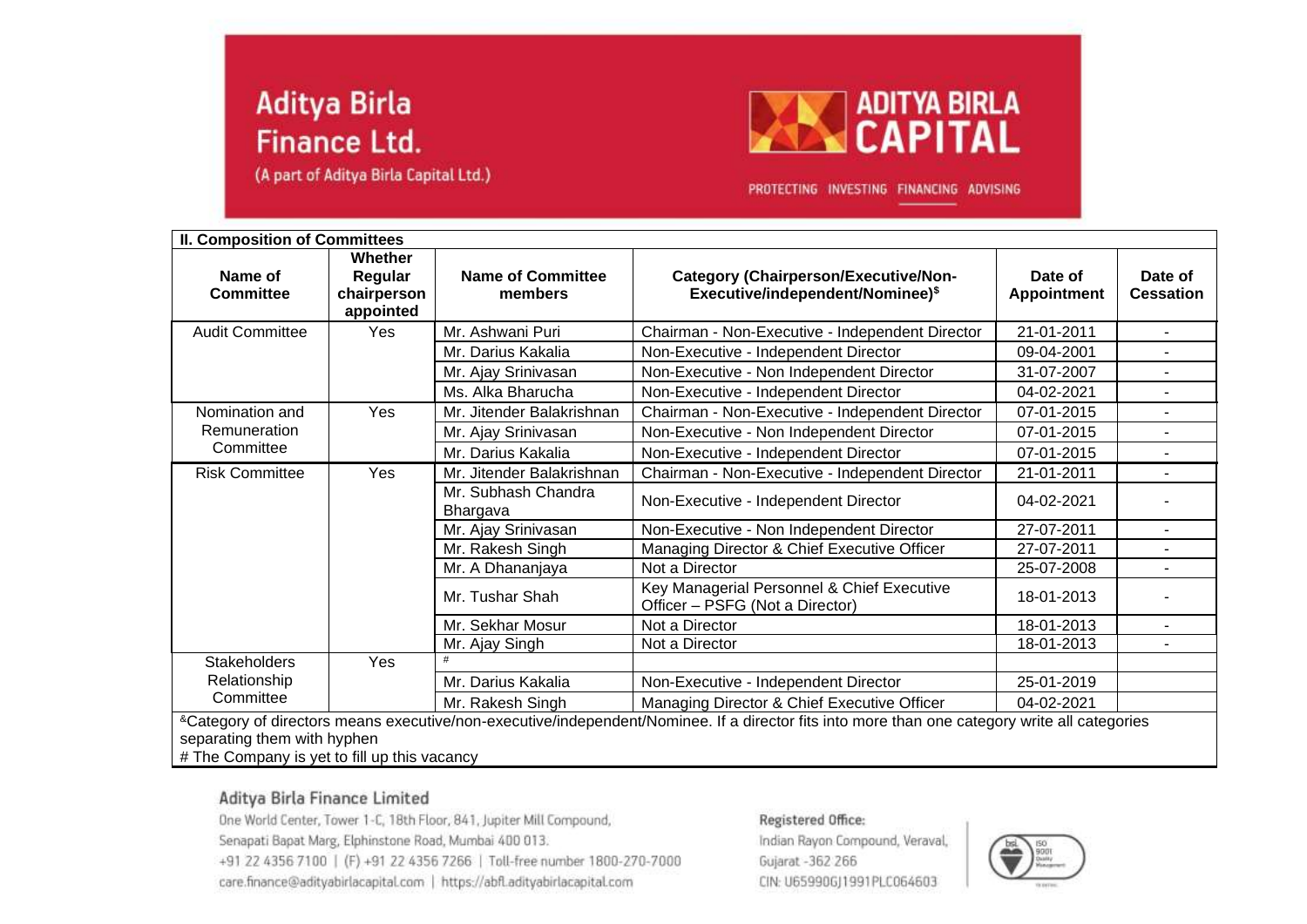(A part of Aditya Birla Capital Ltd.)



PROTECTING INVESTING FINANCING ADVISING

|           | III. Meeting of Board of Directors                        |                                                           |                                                          |                                                   |                                             |                                                                   |  |  |  |
|-----------|-----------------------------------------------------------|-----------------------------------------------------------|----------------------------------------------------------|---------------------------------------------------|---------------------------------------------|-------------------------------------------------------------------|--|--|--|
| <b>Sr</b> | Date(s) of Meeting<br>(if any) in the<br>previous quarter | Date(s) of Meeting<br>(if any) in the<br>relevant quarter | <b>Whether requirement</b><br>of Quorum met*<br>(Yes/No) | Number of<br><b>Directors</b><br>present* (total) | No. of<br>Independent<br>Directors present* | Maximum gap between<br>any two consecutive (in<br>number of days) |  |  |  |
|           | 04-08-2021                                                |                                                           | Yes                                                      |                                                   |                                             | 50                                                                |  |  |  |
|           |                                                           | 08-10-2021                                                | Yes                                                      |                                                   |                                             | 64                                                                |  |  |  |
|           |                                                           | 30-10-2021                                                | Yes                                                      |                                                   |                                             | ິ                                                                 |  |  |  |
|           | *to be filled in only for the current quarter meetings    |                                                           |                                                          |                                                   |                                             |                                                                   |  |  |  |

| <b>IV. Meetings of Committees</b>                                                                                                                                                                |                                                                            |                                                                   |                                                      |                                                       |                                                                            |                                                                       |  |  |
|--------------------------------------------------------------------------------------------------------------------------------------------------------------------------------------------------|----------------------------------------------------------------------------|-------------------------------------------------------------------|------------------------------------------------------|-------------------------------------------------------|----------------------------------------------------------------------------|-----------------------------------------------------------------------|--|--|
| <b>Name of Committee</b>                                                                                                                                                                         | Date(s) of<br>meeting of<br>the<br>committee in<br>the relevant<br>quarter | Whether<br>requirement<br>of Quorum<br>met (details)*<br>(Yes/No) | Number of<br><b>Directors</b><br>present*<br>(total) | No. of<br>Independent<br><b>Directors</b><br>present* | Date(s) of<br>meeting of<br>the<br>committee in<br>the previous<br>quarter | Maximum gap<br>between any two<br>consecutive (in<br>number of days)* |  |  |
| <b>Audit Committee</b>                                                                                                                                                                           |                                                                            | Yes                                                               | 4                                                    | 3                                                     | 04-08-2021                                                                 | 82                                                                    |  |  |
| <b>Audit Committee</b>                                                                                                                                                                           |                                                                            | Yes                                                               | 4                                                    | 3                                                     | 27-09-2021                                                                 | 53                                                                    |  |  |
| <b>Audit Committee</b>                                                                                                                                                                           | 30-10-2021                                                                 | Yes                                                               | 3                                                    | 2                                                     |                                                                            | 32                                                                    |  |  |
| Nomination and remuneration Committee                                                                                                                                                            |                                                                            | Yes                                                               | 3                                                    | $\mathfrak{p}$                                        | 04-08-2021                                                                 | 83                                                                    |  |  |
| Nomination and remuneration Committee                                                                                                                                                            |                                                                            | Yes                                                               | 3                                                    | 2                                                     | 28-09-2021                                                                 | 54                                                                    |  |  |
| Nomination and remuneration Committee                                                                                                                                                            | 08-10-2021                                                                 | Yes                                                               | 3                                                    | 2                                                     |                                                                            | 9                                                                     |  |  |
| <b>Risk Management Committee</b>                                                                                                                                                                 | 19-10-2021                                                                 | Yes                                                               | 4                                                    | 2                                                     |                                                                            | 112                                                                   |  |  |
| * This information has to be mandatorily be given for audit committee, for rest of the committees giving this information is optional<br>**to be filled in only for the current quarter meetings |                                                                            |                                                                   |                                                      |                                                       |                                                                            |                                                                       |  |  |

## Aditya Birla Finance Limited

One World Center, Tower 1-C, 18th Floor, 841, Jupiter Mill Compound, Senapati Bapat Marg, Elphinstone Road, Mumbai 400 013. +91 22 4356 7100 | (F) +91 22 4356 7266 | Toll-free number 1800-270-7000 care.finance@adityabirlacapital.com | https://abfl.adityabirlacapital.com

#### Registered Office:

Indian Rayon Compound, Veraval, Gujarat - 362 266 CIN: U65990GJ1991PLC064603